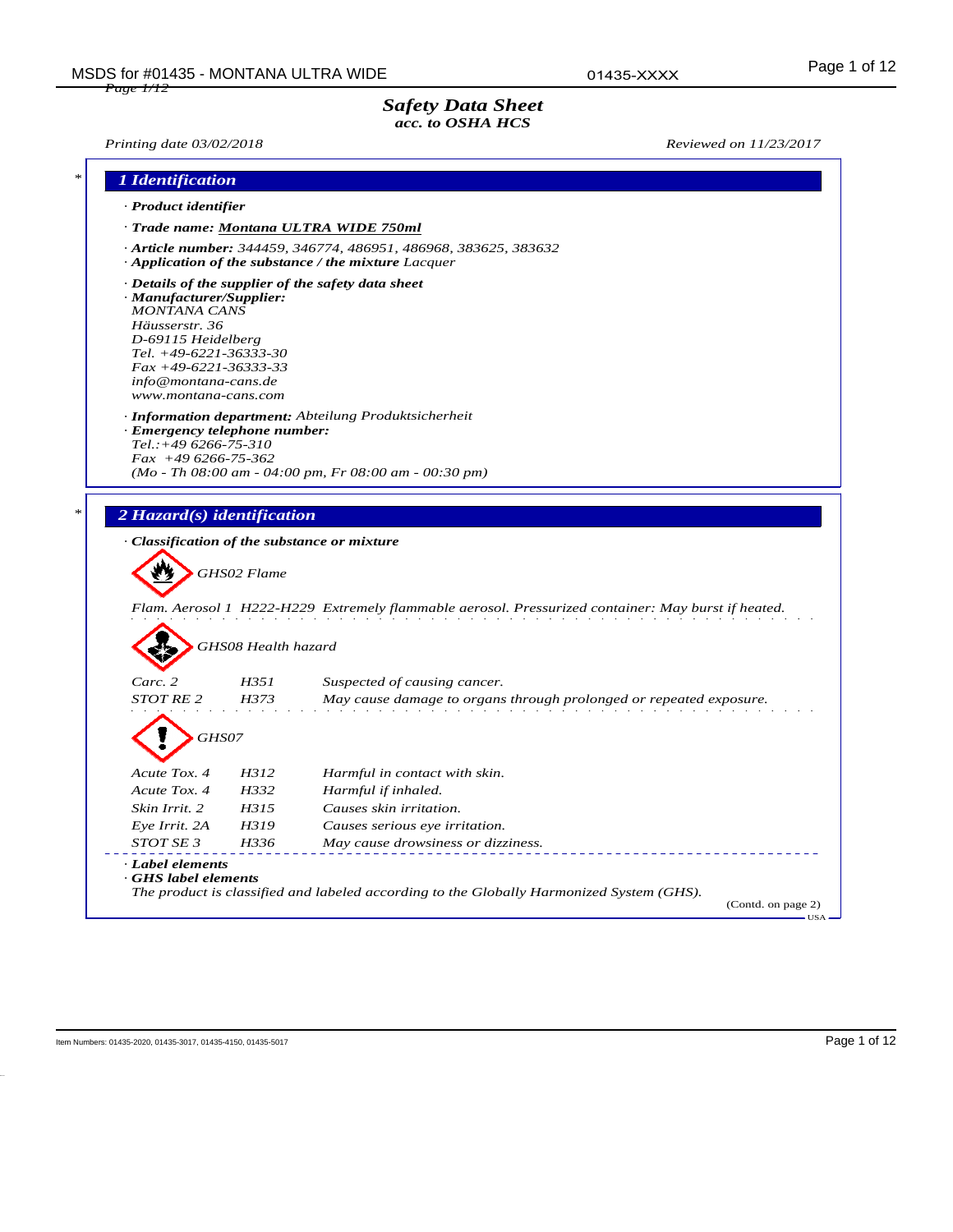MSDS for #01435 - MONTANA ULTRA WIDE  $acc. to OSHA HCS$ *acc. to OSHA HCS*

|                     | Printing date 03/02/2018                                                                                                 | <i>Reviewed on 11/23/2017</i> |
|---------------------|--------------------------------------------------------------------------------------------------------------------------|-------------------------------|
|                     | Trade name: Montana ULTRA WIDE 750ml                                                                                     |                               |
|                     | · Hazard pictograms                                                                                                      | (Contd. of page 1)            |
|                     |                                                                                                                          |                               |
|                     |                                                                                                                          |                               |
|                     |                                                                                                                          |                               |
|                     |                                                                                                                          |                               |
| GHS02               | GHS07<br>GHS08                                                                                                           |                               |
|                     | · Signal word Danger                                                                                                     |                               |
|                     | · Hazard-determining components of labeling:                                                                             |                               |
|                     | xylene, mixture of isomers                                                                                               |                               |
| acetone             |                                                                                                                          |                               |
| ethylbenzene        |                                                                                                                          |                               |
| Hydrocarbons        |                                                                                                                          |                               |
| · Hazard statements |                                                                                                                          |                               |
|                     | H222-H229 Extremely flammable aerosol. Pressurized container: May burst if heated.                                       |                               |
|                     | $H312+H332$ Harmful in contact with skin or if inhaled.                                                                  |                               |
| H315                | Causes skin irritation.                                                                                                  |                               |
| H319                | Causes serious eye irritation.                                                                                           |                               |
| H351                | Suspected of causing cancer.                                                                                             |                               |
| H336                | May cause drowsiness or dizziness.                                                                                       |                               |
| H373                | May cause damage to organs through prolonged or repeated exposure.                                                       |                               |
|                     | · Precautionary statements                                                                                               |                               |
| P210<br>P211        | Keep away from heat/sparks/open flames/hot surfaces. - No smoking.                                                       |                               |
| P251                | Do not spray on an open flame or other ignition source.<br>Pressurized container: Do not pierce or burn, even after use. |                               |
| P <sub>260</sub>    | Do not breathe spray.                                                                                                    |                               |
| P271                | Use only outdoors or in a well-ventilated area.                                                                          |                               |
| P <sub>280</sub>    | Wear protective gloves.                                                                                                  |                               |
|                     | $P410+P412$ Protect from sunlight. Do not expose to temperatures exceeding $50^{\circ}C/122^{\circ}F$ .                  |                               |
| <i>P501</i>         | Dispose of contents/container in accordance with local/regional/national/international                                   |                               |
|                     | regulations.                                                                                                             |                               |
|                     | · Classification system:                                                                                                 |                               |
|                     | $\cdot$ NFPA ratings (scale 0 - 4)                                                                                       |                               |
|                     | $Health = 2$                                                                                                             |                               |
|                     | $Fire = 0$                                                                                                               |                               |
|                     | $Reactivity = 3$                                                                                                         |                               |
|                     | $\cdot$ HMIS-ratings (scale 0 - 4)                                                                                       |                               |
| <b>HEALTH</b>       | 2 <br>$Health = 2$                                                                                                       |                               |
| <b>FIRE</b>         | $\boxed{\circ}$<br>$Fire = 0$                                                                                            |                               |
|                     | REACTIVITY 3 Reactivity = 3                                                                                              |                               |
| Other hazards       |                                                                                                                          |                               |
|                     | · Results of PBT and vPvB assessment                                                                                     |                               |
|                     | $\cdot$ <b>PBT</b> : Not applicable.                                                                                     |                               |
|                     | $\cdot v$ PvB: Not applicable.                                                                                           |                               |
|                     |                                                                                                                          |                               |
|                     | 3 Composition/information on ingredients                                                                                 |                               |
|                     | · Chemical characterization: Mixtures                                                                                    |                               |

*· Description: Mixture of the substances listed below with nonhazardous additions.*

(Contd. on page 3)

- USA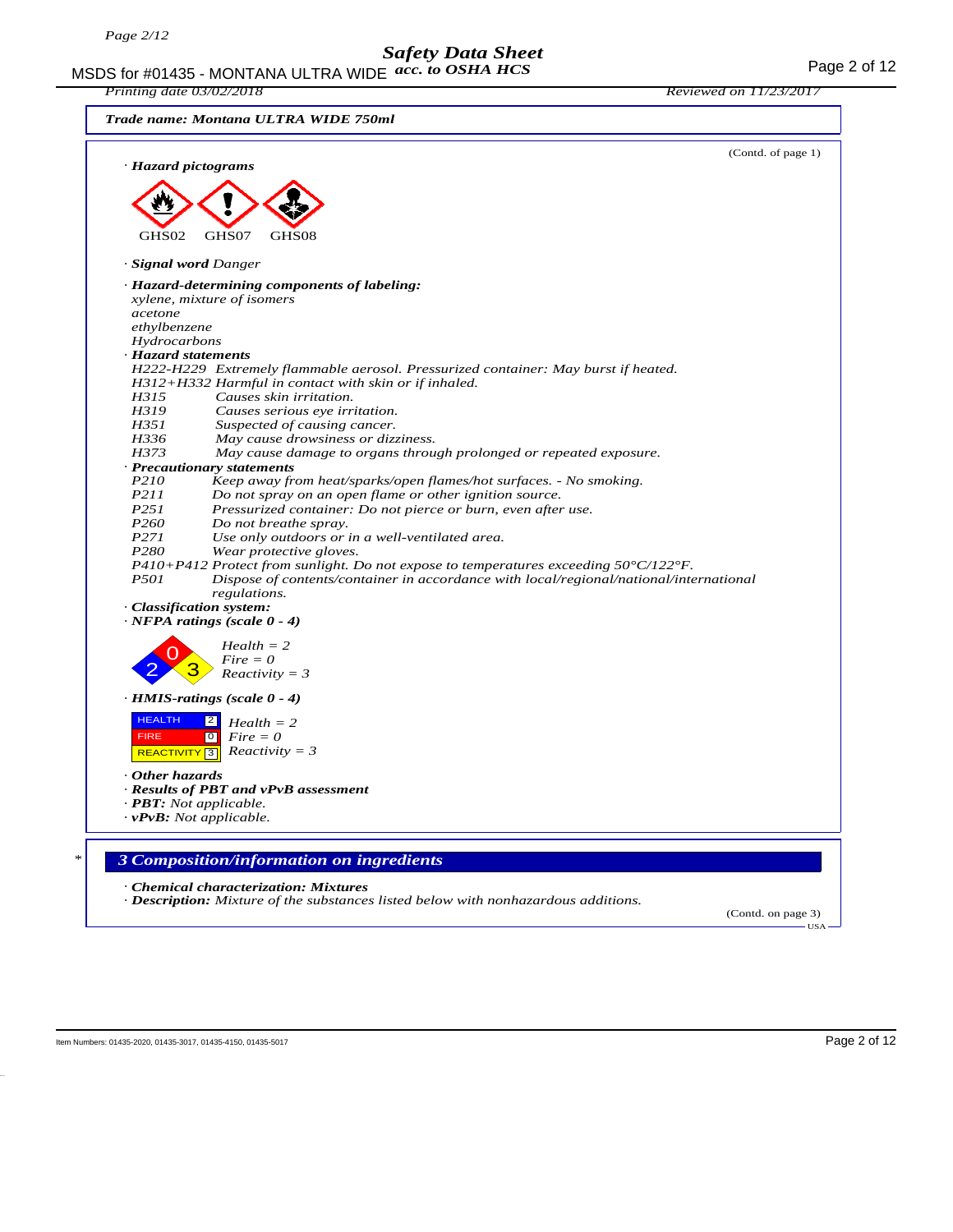MSDS for #01435 - MONTANA ULTRA WIDE  $acc. to OSHA HCS$ 

*Printing date 03/02/2018 Reviewed on 11/23/2017*

*Trade name: Montana ULTRA WIDE 750ml*

| (Contd. of page 2)                                                         |                                                                                                                                      |                         |  |  |
|----------------------------------------------------------------------------|--------------------------------------------------------------------------------------------------------------------------------------|-------------------------|--|--|
| · Dangerous components:                                                    |                                                                                                                                      |                         |  |  |
| $CAS: 67-64-1$<br>EINECS: 200-662-2<br>Index number: $606 - 001 - 00 - 8$  | acetone<br>$\otimes$ Flam. Liq. 2, H225<br>$\langle \cdot \rangle$ Eye Irrit. 2A, H319; STOT SE 3, H336                              | $25 - 50\%$             |  |  |
| CAS: 1330-20-7<br>EINECS: 215-535-7<br><i>Index number: 601-022-00-9</i>   | xylene, mixture of isomers<br>$\otimes$ Flam. Liq. 3, H226<br>Acute Tox. 4, H312; Acute Tox. 4, H332; Skin Irrit. 2, H315            | $25 - 50\%$             |  |  |
| CAS: 106-97-8<br>EINECS: 203-448-7<br>Index number: $601 - 004 - 00 - 0$   | butane<br>$\otimes$ Flam. Gas 1, H220<br>Press. Gas, H280                                                                            | $\overline{12.5}$ -<20% |  |  |
| $CAS: 74-98-6$<br>EINECS: 200-827-9<br>Index number: $601 - 003 - 00 - 5$  | propane<br>$\bigotimes$ Flam. Gas 1, H220<br>Press. Gas, H280                                                                        | $5 - 10\%$              |  |  |
| CAS: 7429-90-5<br>EINECS: 231-072-3<br>Index number: 013-002-00-1          | aluminium powder (stabilised)<br>B Flam. Sol. 1, H228; Water-react. 2, H261                                                          | $5 - 10\%$              |  |  |
| $CAS: 100-41-4$<br>EINECS: 202-849-4<br>Index number: $601 - 023 - 00 - 4$ | ethylbenzene<br>$\otimes$ Flam. Liq. 2, H225<br>Carc. 2, H351; STOT RE 2, H373; Asp. Tox. 1, H304<br>$\bigotimes$ Acute Tox. 4, H332 | $2.5 - 5\%$             |  |  |
| $CAS: 75-28-5$<br>EINECS: 200-857-2<br>Index number: $601 - 004 - 00 - 0$  | isobutane<br>$\Leftrightarrow$ Flam. Gas 1, H220<br>Press. Gas, H280                                                                 | $2.5 - 5\%$             |  |  |
| CAS: 64742-48-9<br>EC number: 919-857-5                                    | Hydrocarbons<br>$\diamond$ Asp. Tox. 1, H304<br><b>◇ STOT SE 3, H336</b>                                                             | $< 2.5\%$               |  |  |

#### *· Additional information:*

*The content of Benzene (EINECS-Nr. 200-753-7) in the ingredients is less than 0,1% (Note P Annex 1A 1272/2008 EU), so the classification as carcinogen need not to apply.*

### *4 First-aid measures*

*· Description of first aid measures*

*· General information:*

*Symptoms of poisoning may even occur after several hours; therefore medical observation for at least 48 hours after the accident.*

*· After inhalation:*

*Supply fresh air. If required, provide artificial respiration. Keep patient warm. Consult doctor if symptoms persist.*

- *In case of unconsciousness place patient stably in side position for transportation.*
- *· After skin contact: Immediately wash with water and soap and rinse thoroughly.*
- *· After eye contact:*

*Rinse opened eye for several minutes under running water. If symptoms persist, consult a doctor.*

- *· After swallowing: Drink copious amounts of water and provide fresh air. Immediately call a doctor.*
- *· Information for doctor:*
- *· Most important symptoms and effects, both acute and delayed No further relevant information available. · Indication of any immediate medical attention and special treatment needed*
- *No further relevant information available.*

## *\* 5 Fire-fighting measures*

- *· Extinguishing media*
- *· Suitable extinguishing agents: Use fire fighting measures that suit the environment.*

(Contd. on page 4)

USA

Item Numbers: 01435-2020, 01435-3017, 01435-4150, 01435-5017 Page 3 of 12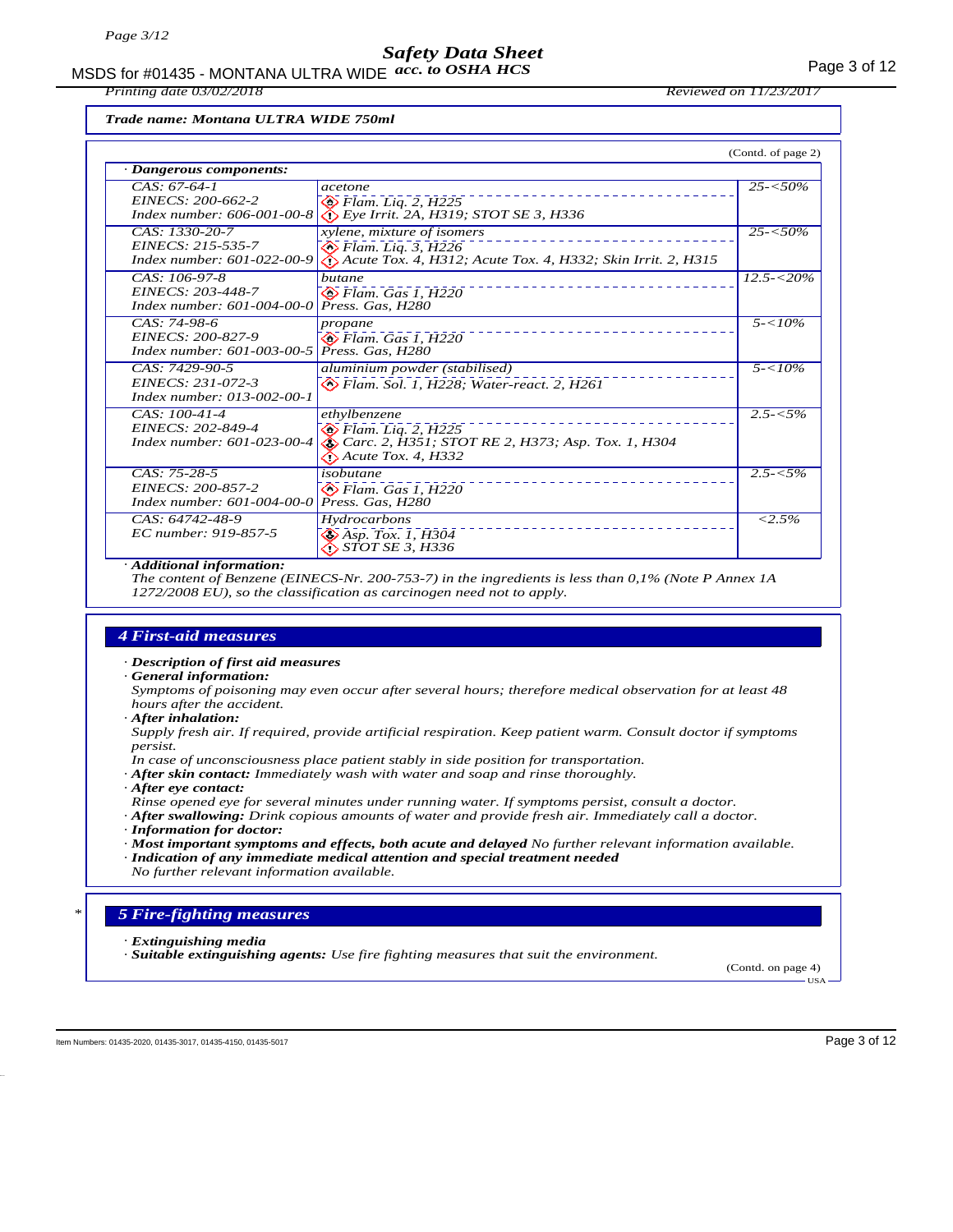MSDS for #01435 - MONTANA ULTRA WIDE  $acc. to OSHA HCS$ 

*Printing date 03/02/2018 Reviewed on 11/23/2017*

(Contd. of page 3)

#### *Trade name: Montana ULTRA WIDE 750ml*

- *· Special hazards arising from the substance or mixture*
- *During heating or in case of fire poisonous gases are produced.*
- *· Advice for firefighters*
- *· Protective equipment: Mouth respiratory protective device.*

#### *\* 6 Accidental release measures*

- *· Personal precautions, protective equipment and emergency procedures Ensure adequate ventilation Mount respiratory protective device.*
- *Wear protective equipment. Keep unprotected persons away.*
- *· Environmental precautions: Do not allow to enter sewers/ surface or ground water.*
- *· Methods and material for containment and cleaning up:*
- *Dispose contaminated material as waste according to item 13. Ensure adequate ventilation.*
- *· Reference to other sections*
- *See Section 7 for information on safe handling. See Section 8 for information on personal protection equipment.*
- *See Section 13 for disposal information.*

#### *\* 7 Handling and storage*

*· Handling:*

- *· Precautions for safe handling Ensure good ventilation/exhaustion at the workplace.*
- *· Information about protection against explosions and fires:*
- *Keep ignition sources away Do not smoke. Keep respiratory protective device available.*
- *· Conditions for safe storage, including any incompatibilities*
- *· Storage:*
- *· Requirements to be met by storerooms and receptacles:*
- *Observe official regulations on storing packagings with pressurized containers.*
- *· Information about storage in one common storage facility: Not required.*
- *· Further information about storage conditions: Keep receptacle tightly sealed.*
- *· Storage class: 2 B*
- *· Specific end use(s) No further relevant information available.*

#### *\* 8 Exposure controls/personal protection*

- *· Additional information about design of technical systems: No further data; see item 7.*
- *· Control parameters*
- *· Components with limit values that require monitoring at the workplace:*
- *The following constituent is the only constituent of the product which has a PEL, TLV or other recommended exposure limit.*

*The following constituents are the only constituents of the product which have a PEL, TLV or other recommended exposure limit.*

*At this time, the remaining constituent has no known exposure limits.*

*At this time, the other constituents have no known exposure limits.*

#### *67-64-1 acetone*

- *PEL Long-term value: 2400 mg/m³, 1000 ppm*
- *REL Long-term value: 590 mg/m³, 250 ppm*
- *TLV Short-term value: 1187 mg/m³, 500 ppm*

*Long-term value: 594 mg/m³, 250 ppm BEI*

> (Contd. on page 5) USA

Item Numbers: 01435-2020, 01435-3017, 01435-4150, 01435-5017 Page 4 of 12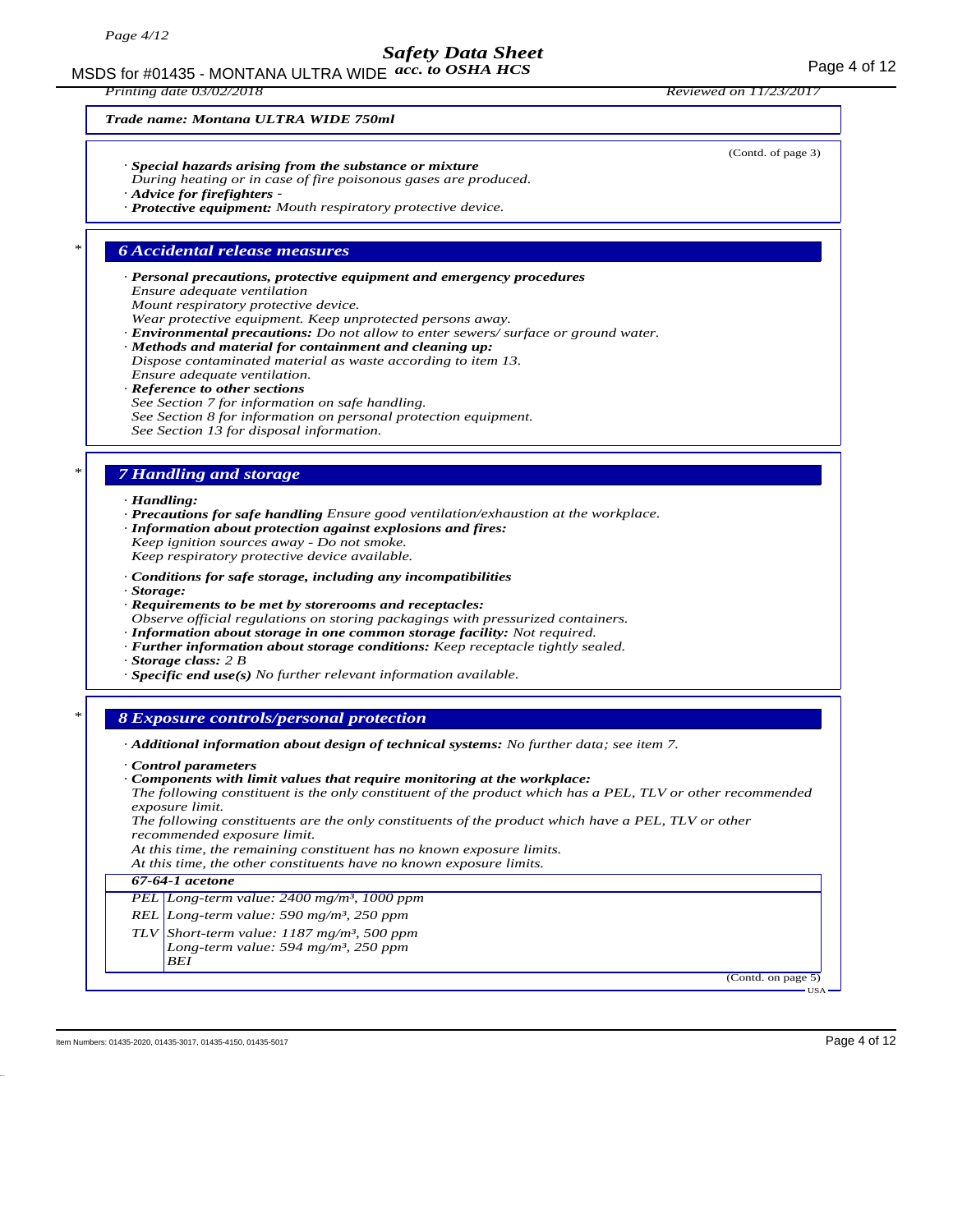MSDS for #01435 - MONTANA ULTRA WIDE  $acc. to OSHA HCS$ *acc. to OSHA HCS*

*Printing date 03/02/2018 Reviewed on 11/23/2017*

*Trade name: Montana ULTRA WIDE 750ml*

| 1330-20-7 xylene, mixture of isomers                               | (Contd. of page 4) |
|--------------------------------------------------------------------|--------------------|
| PEL Long-term value: $435$ mg/m <sup>3</sup> , 100 ppm             |                    |
| REL Short-term value: $655$ mg/m <sup>3</sup> , 150 ppm            |                    |
| Long-term value: 435 mg/m <sup>3</sup> , 100 ppm                   |                    |
| TLV Short-term value: 651 mg/m <sup>3</sup> , 150 ppm              |                    |
| Long-term value: $434$ mg/m <sup>3</sup> , 100 ppm                 |                    |
| <b>BEI</b>                                                         |                    |
| 106-97-8 butane                                                    |                    |
| REL Long-term value: 1900 mg/m <sup>3</sup> , 800 ppm              |                    |
| TLV Short-term value: $2370$ mg/m <sup>3</sup> , 1000 ppm<br>(EX)  |                    |
| 74-98-6 propane                                                    |                    |
| PEL Long-term value: 1800 mg/m <sup>3</sup> , 1000 ppm             |                    |
| REL Long-term value: 1800 mg/m <sup>3</sup> , 1000 ppm             |                    |
| TLV refer to Appendix F inTLVs&BEIs book; D, EX                    |                    |
| 7429-90-5 aluminium powder (stabilised)                            |                    |
| PEL Long-term value: $15^*$ ; $5^{**}$ mg/m <sup>3</sup>           |                    |
| *Total dust; ** Respirable fraction                                |                    |
| REL Long-term value: $10*5**mg/m^3$                                |                    |
| as Al*Total dust**Respirable/pyro powd./welding f.                 |                    |
| TLV Long-term value: $1 * mg/m3$<br>as Al; *as respirable fraction |                    |
| 100-41-4 ethylbenzene                                              |                    |
| PEL Long-term value: 435 mg/m <sup>3</sup> , 100 ppm               |                    |
| REL Short-term value: $545$ mg/m <sup>3</sup> , 125 ppm            |                    |
| Long-term value: $435 \text{ mg/m}^3$ , 100 ppm                    |                    |
| TLV Long-term value: 87 mg/m <sup>3</sup> , 20 ppm<br>BEI          |                    |
| $75 - 28 - 5$ isobutane                                            |                    |
| TLV Short-term value: $2370$ mg/m <sup>3</sup> , 1000 ppm<br>(EX)  |                    |
| · Ingredients with biological limit values:                        |                    |
| 67-64-1 acetone                                                    |                    |
| $BEI$ 50 mg/L                                                      |                    |
| Medium: urine                                                      |                    |
| Time: end of shift<br>Parameter: Acetone (nonspecific)             |                    |
| 1330-20-7 xylene, mixture of isomers                               |                    |
| BEI 1.5 $g/g$ creatinine                                           |                    |
| Medium: urine                                                      |                    |
| Time: end of shift                                                 |                    |
| Parameter: Methylhippuric acids                                    |                    |
|                                                                    | (Contd. on page 6) |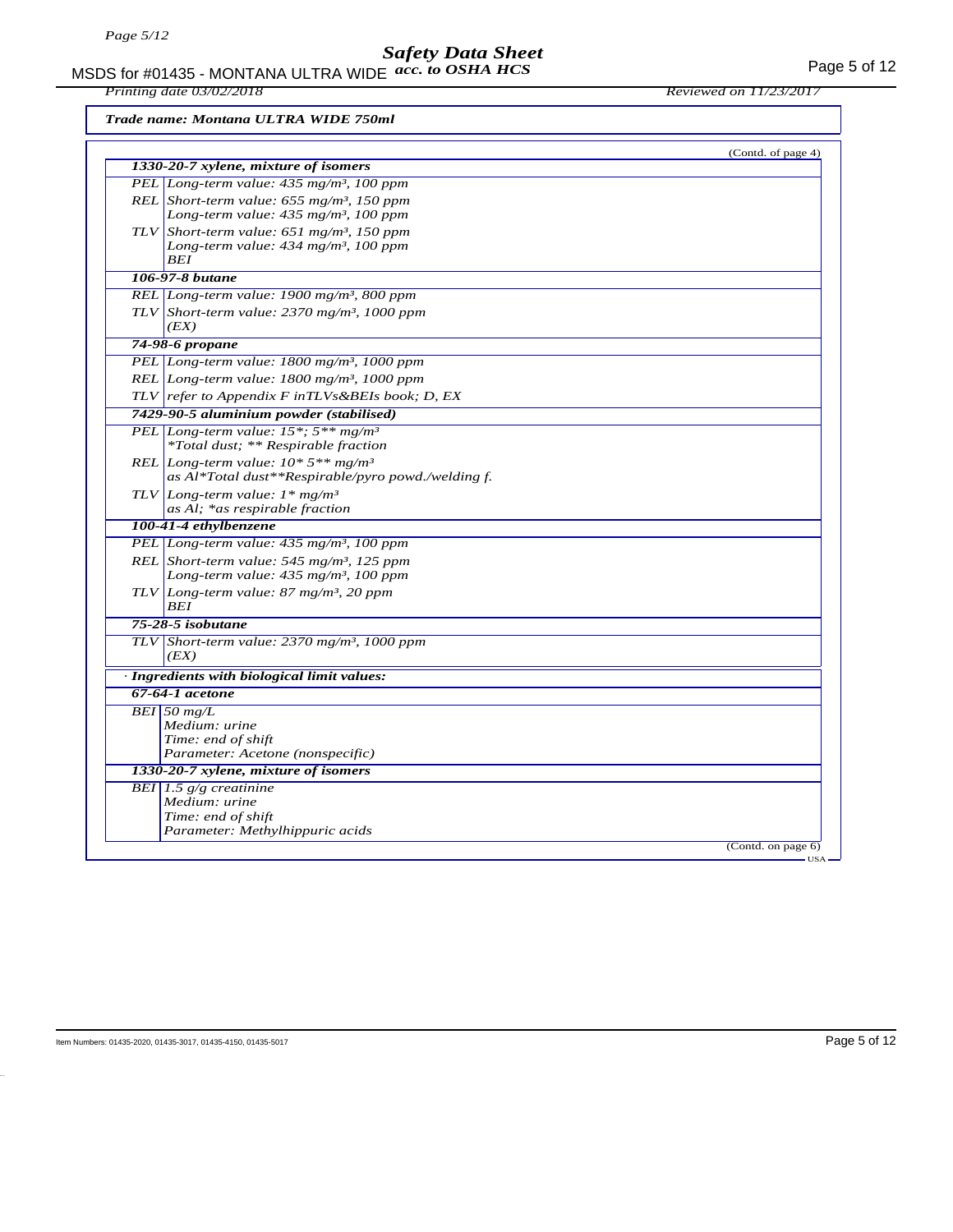MSDS for #01435 - MONTANA ULTRA WIDE  $acc. to OSHA HCS$ *acc. to OSHA HCS*

*Trade name: Montana ULTRA WIDE 750ml*

|                                                                                                                                                                                                                             | (Contd. of page 5) |
|-----------------------------------------------------------------------------------------------------------------------------------------------------------------------------------------------------------------------------|--------------------|
| 100-41-4 ethylbenzene                                                                                                                                                                                                       |                    |
| BEI $0.7$ g/g creatinine                                                                                                                                                                                                    |                    |
| Medium: urine                                                                                                                                                                                                               |                    |
| Time: end of shift at end of workweek                                                                                                                                                                                       |                    |
| Parameter: Sum of mandelic acid and phenylglyoxylic acid (nonspecific, semi-quantitative)                                                                                                                                   |                    |
|                                                                                                                                                                                                                             |                    |
| Medium: end-exhaled air                                                                                                                                                                                                     |                    |
| Time: not critical                                                                                                                                                                                                          |                    |
| Parameter: Ethyl benzene (semi-quantitative)                                                                                                                                                                                |                    |
| Additional information: The lists that were valid during the creation were used as basis.                                                                                                                                   |                    |
| · Exposure controls                                                                                                                                                                                                         |                    |
| · Personal protective equipment:                                                                                                                                                                                            |                    |
| · General protective and hygienic measures:                                                                                                                                                                                 |                    |
| Keep away from foodstuffs, beverages and feed.                                                                                                                                                                              |                    |
| Immediately remove all soiled and contaminated clothing.                                                                                                                                                                    |                    |
| Wash hands before breaks and at the end of work.                                                                                                                                                                            |                    |
| Store protective clothing separately.                                                                                                                                                                                       |                    |
| Do not inhale gases / fumes / aerosols.                                                                                                                                                                                     |                    |
| Avoid contact with the eyes and skin.                                                                                                                                                                                       |                    |
| Avoid contact with the eyes.<br>· Breathing equipment:                                                                                                                                                                      |                    |
| Filter AX                                                                                                                                                                                                                   |                    |
| Not necessary if room is well-ventilated.                                                                                                                                                                                   |                    |
| In case of brief exposure or low pollution use respiratory filter device. In case of intensive or longer exposure                                                                                                           |                    |
| use respiratory protective device that is independent of circulating air.                                                                                                                                                   |                    |
| · Protection of hands:                                                                                                                                                                                                      |                    |
| In case of contact with spray dust protective gloves made of butyl shoud be used (min. $0.4$ mm thick), e.g.                                                                                                                |                    |
| KCL Camatril, article no. 898 or similar products                                                                                                                                                                           |                    |
| Solvent resistant gloves                                                                                                                                                                                                    |                    |
|                                                                                                                                                                                                                             |                    |
| Protective gloves                                                                                                                                                                                                           |                    |
|                                                                                                                                                                                                                             |                    |
| The glove material has to be impermeable and resistant to the product/the substance/the preparation.                                                                                                                        |                    |
| Due to missing tests no recommendation to the glove material can be given for the product/ the preparation/                                                                                                                 |                    |
| the chemical mixture.                                                                                                                                                                                                       |                    |
| Selection of the glove material on consideration of the penetration times, rates of diffusion and the                                                                                                                       |                    |
| degradation                                                                                                                                                                                                                 |                    |
| · Material of gloves                                                                                                                                                                                                        |                    |
| Butyl rubber, BR                                                                                                                                                                                                            |                    |
| The selection of the suitable gloves does not only depend on the material, but also on further marks of quality<br>and varies from manufacturer to manufacturer. As the product is a preparation of several substances, the |                    |
| resistance of the glove material can not be calculated in advance and has therefore to be checked prior to the                                                                                                              |                    |
| <i>application.</i>                                                                                                                                                                                                         |                    |
| Penetration time of glove material                                                                                                                                                                                          |                    |
| Butyl rubber gloves with a thickness of 0.4 mm are resistant to:                                                                                                                                                            |                    |
| Acetone: 480 min                                                                                                                                                                                                            |                    |
| Butyl acetate: 60 min                                                                                                                                                                                                       |                    |
| Ethyl acetate: 170 min                                                                                                                                                                                                      |                    |
| Xylene: 42 min                                                                                                                                                                                                              |                    |
| The exact break through time has to be found out by the manufacturer of the protective gloves and has to be                                                                                                                 |                    |
| observed.                                                                                                                                                                                                                   | (Contd. on page 7) |
|                                                                                                                                                                                                                             | <b>TISA</b>        |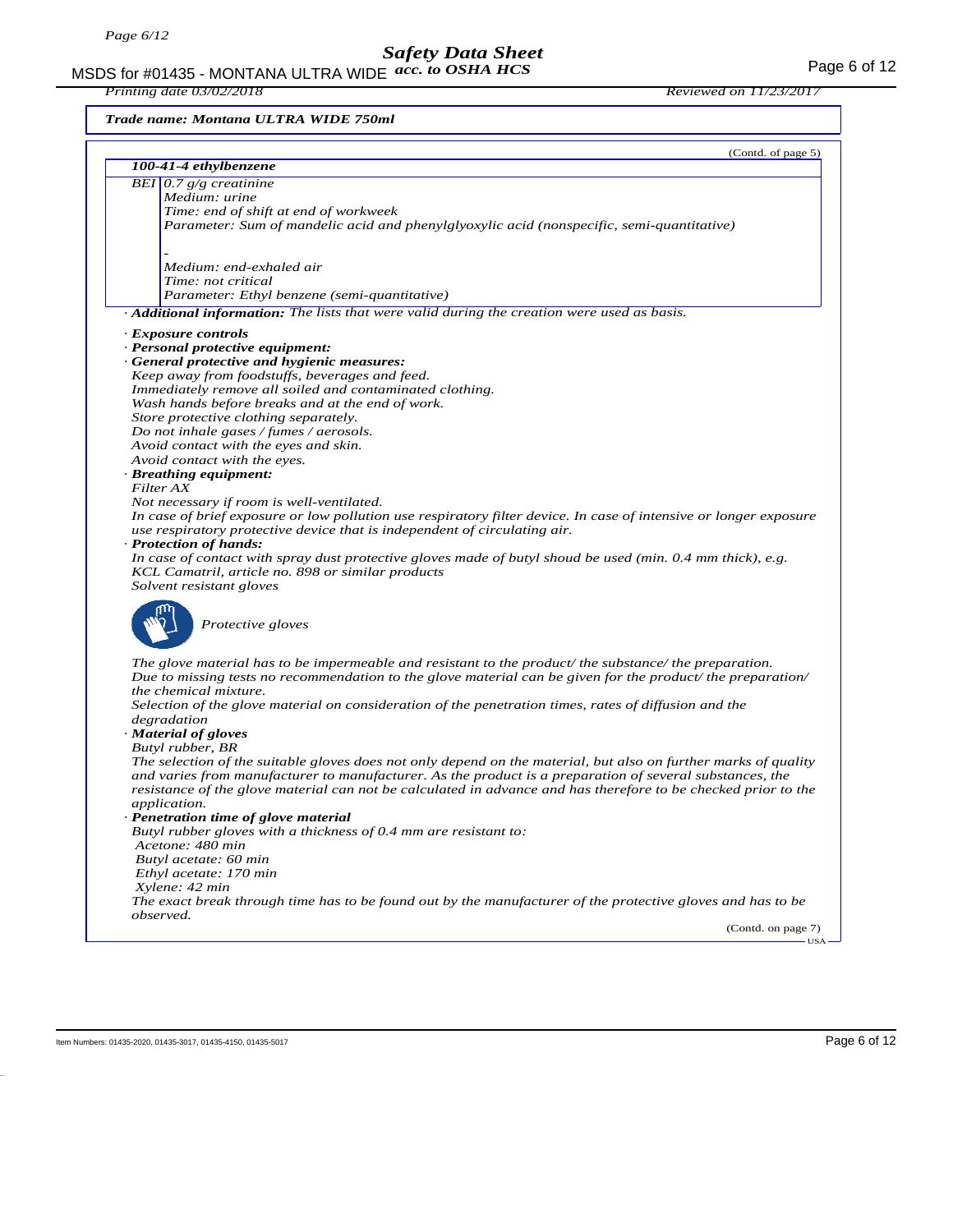MSDS for #01435 - MONTANA ULTRA WIDE acc. to OSHA HCS **And CONTA CONTA CONTROL** Page 7 of 12 *Printing date 03/02/2018 Reviewed on 11/23/2017 Trade name: Montana ULTRA WIDE 750ml* (Contd. of page 6) *· Eye protection: Tightly sealed goggles \* 9 Physical and chemical properties · Information on basic physical and chemical properties · General Information · Appearance:*<br>*Form: Form: Aerosol Color: According to product specification <i>· Odor: Characteristic · <i>Odor threshold: Not determined. · Odor threshold: Not determined. · pH-value: Not determined. · Change in condition Melting point/Melting range: Undetermined.*  $B oiling point/B oiling range:$ *· Flash point: Not applicable, as aerosol. · Flammability (solid, gaseous): Not applicable. · Ignition temperature: 365 °C (689 °F) · Decomposition temperature: Not determined. · Auto igniting: Product is not selfigniting. · Danger of explosion: Not determined. · Explosion limits: Lower: 1.1 Vol % Upper: 13 Vol % · Vapor pressure at 20 °C (68 °F): 2,100 hPa (1.5 mm Hg) · Density at 20* **°C (68 °F):** 0.76 g/cm<sup>3</sup> (6.34 lbs/gal)<br>*Relative density Mot determined. <i>Relative density Vapor density Not determined.*<br>*Proporation rate Not applicable. <i>·* Evaporation rate *· Solubility in / Miscibility with Water: Not miscible or difficult to mix. · Partition coefficient (n-octanol/water): Not determined. · Viscosity: Dynamic: Not determined.*  $Not$  *determined. · Solvent content: Organic solvents: 87.9 % VOC content: 617.1 g/l / 5.15 lb/gl Solids content: 13.5 % Other information No further relevant information available.* 

(Contd. on page 8)

USA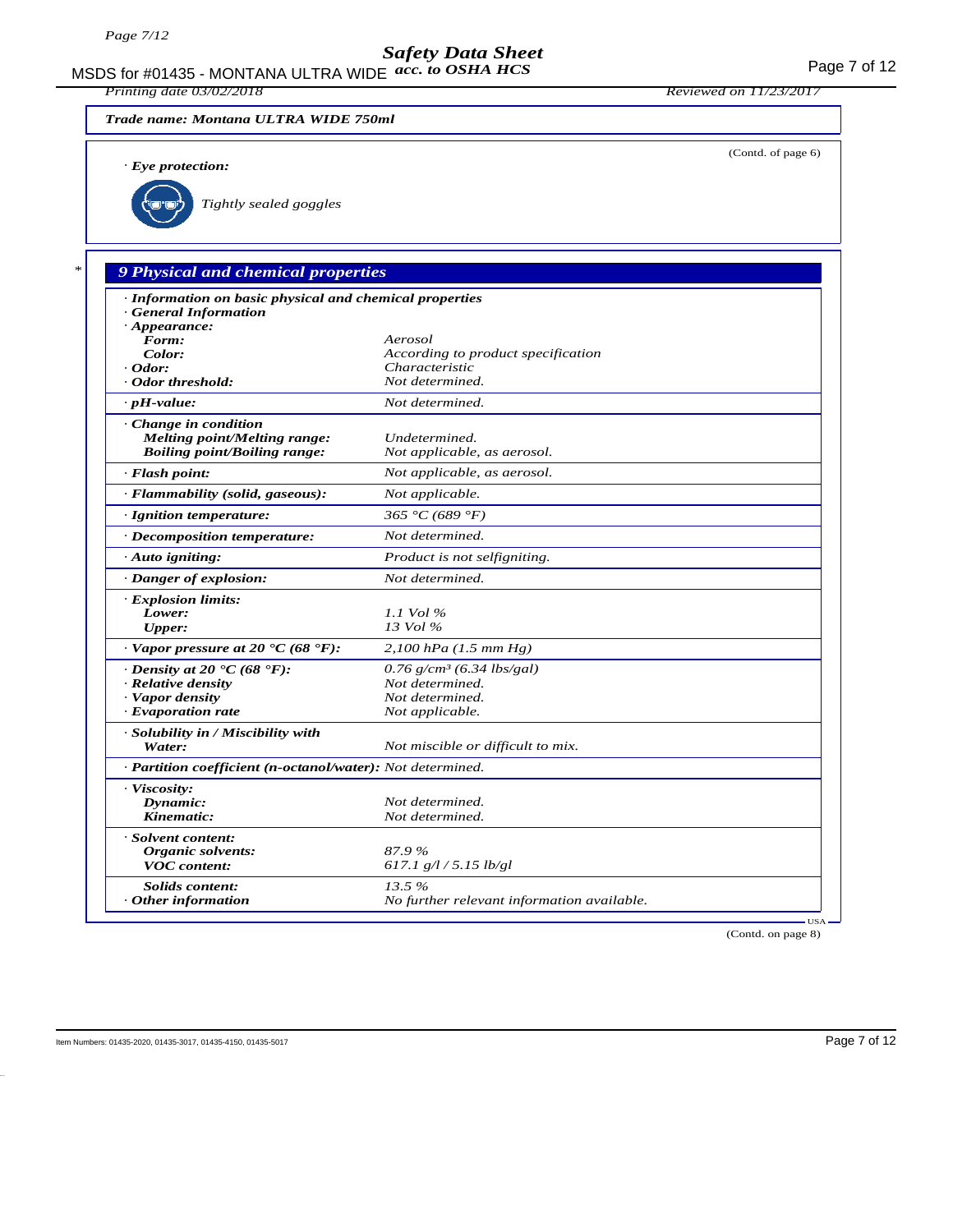MSDS for #01435 - MONTANA ULTRA WIDE  $acc. to OSHA HCS$ 

*Printing date 03/02/2018 Reviewed on 11/23/2017*

*Trade name: Montana ULTRA WIDE 750ml*

(Contd. of page 7)

## *\* 10 Stability and reactivity*

- *· Reactivity No further relevant information available.*
- *· Chemical stability*
- *· Thermal decomposition / conditions to be avoided: No decomposition if used according to specifications.*
- *· Possibility of hazardous reactions No dangerous reactions known.*
- *· Conditions to avoid No further relevant information available.*
- *· Incompatible materials: No further relevant information available.*
- *· Hazardous decomposition products: No dangerous decomposition products known.*

### *\* 11 Toxicological information*

|  |  |  | · Information on toxicological effects |
|--|--|--|----------------------------------------|
|--|--|--|----------------------------------------|

*· Acute toxicity:*

| 67-64-1 acetone                                                           |                                                                                                                                                               |                                                                                                                                                                                                                                                                                                                                                          |                                        |
|---------------------------------------------------------------------------|---------------------------------------------------------------------------------------------------------------------------------------------------------------|----------------------------------------------------------------------------------------------------------------------------------------------------------------------------------------------------------------------------------------------------------------------------------------------------------------------------------------------------------|----------------------------------------|
| Oral                                                                      | LD50                                                                                                                                                          | 5,800 mg/kg $(rat)$                                                                                                                                                                                                                                                                                                                                      |                                        |
| Dermal                                                                    | LD50                                                                                                                                                          | $>15,800$ mg/kg (rabbit)                                                                                                                                                                                                                                                                                                                                 |                                        |
|                                                                           | Inhalative $LC50/4h$                                                                                                                                          | $76$ mg/l (rat)                                                                                                                                                                                                                                                                                                                                          |                                        |
|                                                                           |                                                                                                                                                               | 1330-20-7 xylene, mixture of isomers                                                                                                                                                                                                                                                                                                                     |                                        |
| Oral                                                                      | LD50                                                                                                                                                          | $3,523$ mg/kg (rat)                                                                                                                                                                                                                                                                                                                                      |                                        |
| Dermal                                                                    | LD50                                                                                                                                                          | $2,000$ mg/kg (rabbit)                                                                                                                                                                                                                                                                                                                                   |                                        |
|                                                                           |                                                                                                                                                               | Inhalative $ LCS0/4 h $ 29,000 mg/m3 (rat)                                                                                                                                                                                                                                                                                                               |                                        |
| · Primary irritant effect:<br>preparations:<br>Harmful<br><b>Irritant</b> | $\cdot$ on the eye: Irritating effect.<br>Vapors have narcotic effect.<br>· Carcinogenic categories<br>$100-41-4$ ethylbenzene<br>80-62-6 methyl methacrylate | . on the skin: Irritant to skin and mucous membranes.<br>· Sensitization: No sensitizing effects known.<br>· Additional toxicological information:<br>The product shows the following dangers according to internally approved calculation methods for<br>· IARC (International Agency for Research on Cancer)<br>$1330-20-7$ xylene, mixture of isomers | $\mathfrak{Z}$<br>2B<br>$\mathfrak{Z}$ |
|                                                                           |                                                                                                                                                               | · NTP (National Toxicology Program)                                                                                                                                                                                                                                                                                                                      |                                        |
|                                                                           | None of the ingredients is listed.                                                                                                                            |                                                                                                                                                                                                                                                                                                                                                          |                                        |
|                                                                           |                                                                                                                                                               | OSHA-Ca (Occupational Safety & Health Administration)                                                                                                                                                                                                                                                                                                    |                                        |
|                                                                           | None of the ingredients is listed.                                                                                                                            |                                                                                                                                                                                                                                                                                                                                                          |                                        |
| <b>12 Ecological information</b>                                          |                                                                                                                                                               |                                                                                                                                                                                                                                                                                                                                                          |                                        |
| $T$ <i>oxicity</i>                                                        |                                                                                                                                                               |                                                                                                                                                                                                                                                                                                                                                          |                                        |
| $\cdot$ Aquatic toxicity:                                                 |                                                                                                                                                               |                                                                                                                                                                                                                                                                                                                                                          |                                        |
| $67-64-1$ acetone                                                         |                                                                                                                                                               |                                                                                                                                                                                                                                                                                                                                                          |                                        |
|                                                                           |                                                                                                                                                               |                                                                                                                                                                                                                                                                                                                                                          |                                        |
| LC50/96h<br>EC50/96h                                                      | $8,300$ mg/l (fish)                                                                                                                                           | $7,200$ mg/l (algae)                                                                                                                                                                                                                                                                                                                                     |                                        |

(Contd. on page 9) USA

Item Numbers: 01435-2020, 01435-3017, 01435-4150, 01435-5017 Page 8 of 12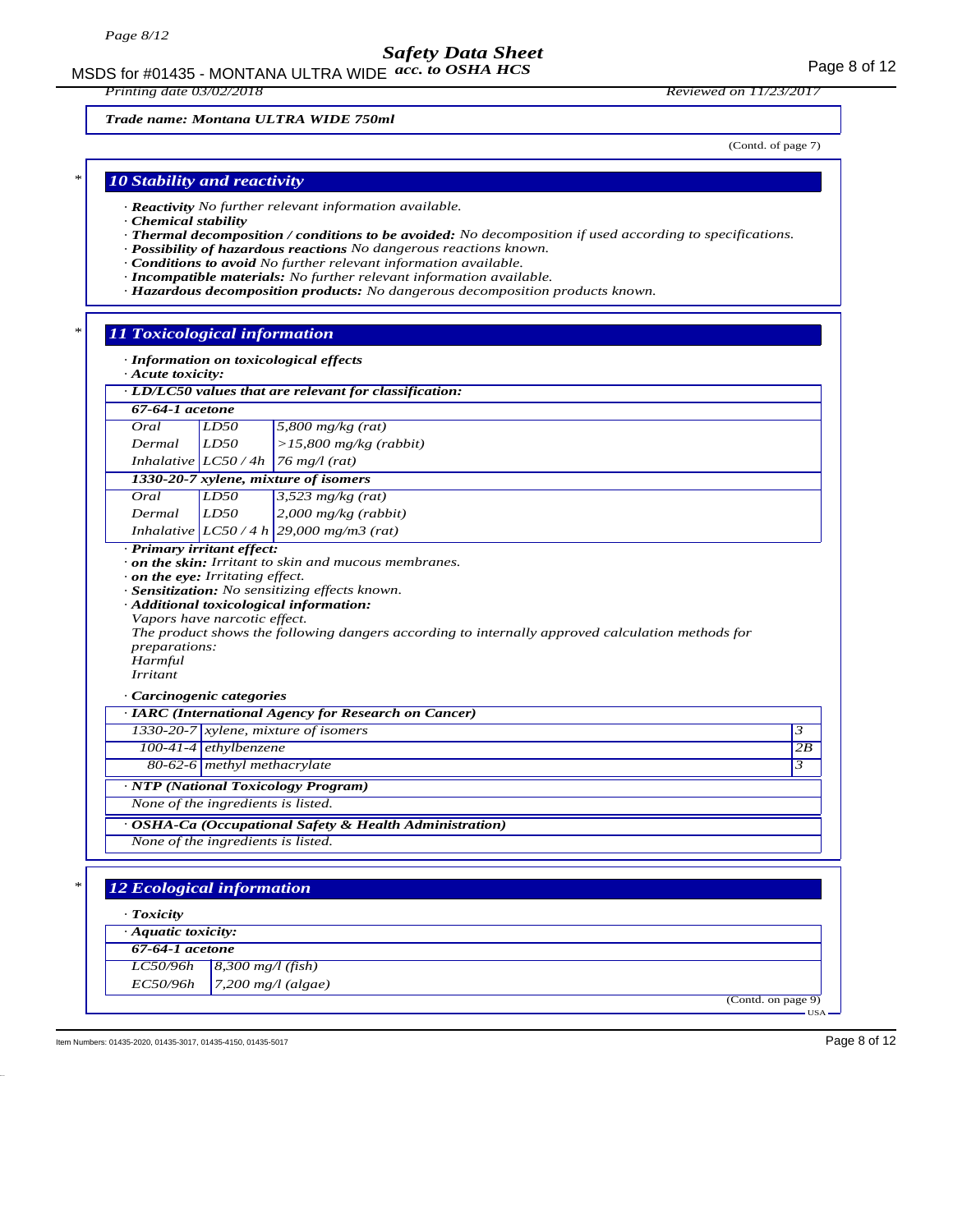MSDS for #01435 - MONTANA ULTRA WIDE  $acc. to OSHA HCS$ *acc. to OSHA HCS*

*Printing date 03/02/2018 Reviewed on 11/23/2017*

*Trade name: Montana ULTRA WIDE 750ml*

|                                                                                          | (Contd. of page 8)                                                                                    |
|------------------------------------------------------------------------------------------|-------------------------------------------------------------------------------------------------------|
| $LC50/48 h$ 8,450 mg/l (crustacean (water flea))<br>1330-20-7 xylene, mixture of isomers |                                                                                                       |
| $EC$ 50 / 48 h 7.4 mg/l (daphnia magna)                                                  |                                                                                                       |
| $LC50/96 h$ 13.5 mg/l (fish)                                                             |                                                                                                       |
|                                                                                          | · Persistence and degradability No further relevant information available.                            |
| · Behavior in environmental systems:                                                     |                                                                                                       |
| · Mobility in soil No further relevant information available.                            | · Bioaccumulative potential No further relevant information available.                                |
| · Additional ecological information:                                                     |                                                                                                       |
| General notes:                                                                           |                                                                                                       |
| Water hazard class 2 (Self-assessment): hazardous for water                              | Do not allow product to reach ground water, water course or sewage system.                            |
|                                                                                          | Danger to drinking water if even small quantities leak into the ground.                               |
| · Results of PBT and vPvB assessment                                                     |                                                                                                       |
| $\cdot$ <b>PBT</b> : Not applicable.<br>$\cdot$ vPvB: Not applicable.                    |                                                                                                       |
| $\cdot$ Other adverse effects No further relevant information available.                 |                                                                                                       |
|                                                                                          |                                                                                                       |
| <b>13 Disposal considerations</b>                                                        |                                                                                                       |
|                                                                                          |                                                                                                       |
| · Waste treatment methods<br>$\cdot$ Recommendation:                                     |                                                                                                       |
|                                                                                          |                                                                                                       |
|                                                                                          |                                                                                                       |
|                                                                                          | Must not be disposed of together with household garbage. Do not allow product to reach sewage system. |
| · Uncleaned packagings:                                                                  | $\cdot$ <b>Recommendation:</b> Non contaminated packagings can be used for recycling.                 |
|                                                                                          |                                                                                                       |
|                                                                                          |                                                                                                       |
| <b>14 Transport information</b>                                                          |                                                                                                       |
| $\cdot$ UN-Number                                                                        |                                                                                                       |
| · DOT, IMDG, IATA                                                                        | <i>UN1950</i>                                                                                         |
| $\cdot$ UN proper shipping name                                                          |                                                                                                       |
| $\cdot$ DOT<br>$\cdot$ IMDG                                                              | Aerosols, flammable<br><b>AEROSOLS</b>                                                                |
| $\cdot$ IATA                                                                             | AEROSOLS, flammable                                                                                   |
| · Transport hazard class(es)                                                             |                                                                                                       |
| $\cdot$ <i>DOT</i>                                                                       |                                                                                                       |
|                                                                                          |                                                                                                       |
|                                                                                          |                                                                                                       |
|                                                                                          |                                                                                                       |
|                                                                                          |                                                                                                       |
| · Class<br>· Label                                                                       | 2.1<br>2.1                                                                                            |
|                                                                                          |                                                                                                       |
| · IMDG, IATA                                                                             |                                                                                                       |
|                                                                                          |                                                                                                       |
|                                                                                          |                                                                                                       |
| · Class                                                                                  | 2.1                                                                                                   |

(Contd. on page 10)

USA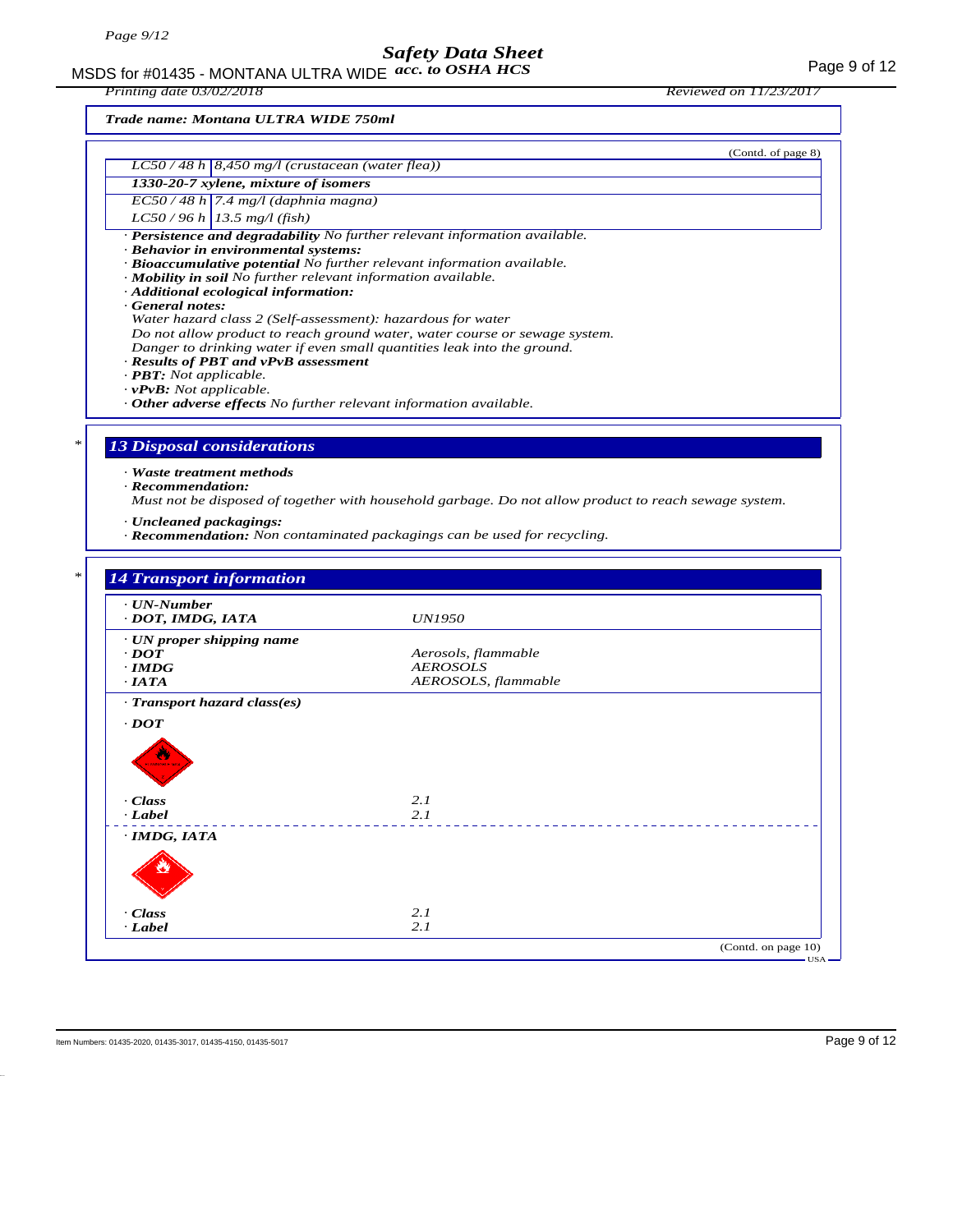MSDS for #01435 - MONTANA ULTRA WIDE  $acc.$  to OSHA HCS Formulation of 12 *acc. to OSHA HCS*

*Printing date 03/02/2018 Reviewed on 11/23/2017*

*Trade name: Montana ULTRA WIDE 750ml*

|                                                                                   | (Contd. of page 9)                                                                                                                                                                                                                                                                                                                                                                                                                                                                                                                                   |
|-----------------------------------------------------------------------------------|------------------------------------------------------------------------------------------------------------------------------------------------------------------------------------------------------------------------------------------------------------------------------------------------------------------------------------------------------------------------------------------------------------------------------------------------------------------------------------------------------------------------------------------------------|
| · Packing group<br>· DOT, IMDG, IATA                                              | not regulated                                                                                                                                                                                                                                                                                                                                                                                                                                                                                                                                        |
| · Environmental hazards:                                                          | Not applicable.                                                                                                                                                                                                                                                                                                                                                                                                                                                                                                                                      |
| · Special precautions for user                                                    | Warning: Gases                                                                                                                                                                                                                                                                                                                                                                                                                                                                                                                                       |
| · Danger code (Kemler):                                                           |                                                                                                                                                                                                                                                                                                                                                                                                                                                                                                                                                      |
| · EMS Number:                                                                     | $F$ -D,S-U                                                                                                                                                                                                                                                                                                                                                                                                                                                                                                                                           |
| · Stowage Code                                                                    | SW1 Protected from sources of heat.                                                                                                                                                                                                                                                                                                                                                                                                                                                                                                                  |
| · Segregation Code                                                                | SW22 For AEROSOLS with a maximum capacity of 1 litre:<br>Category A. For AEROSOLS with a capacity above 1 litre:<br>Category B. For WASTE AEROSOLS: Category C. Clear of<br><i>living quarters.</i><br>SG69 For AEROSOLS with a maximum capacity of 1 litre:<br>Segregation as for class 9. Stow "separated from" class 1 except<br>for division 1.4. For AEROSOLS with a capacity above 1 litre:<br>Segregation as for the appropriate subdivision of class 2. For<br>WASTE AEROSOLS: Segregation as for the appropriate<br>subdivision of class 2. |
| Transport in bulk according to Annex II of<br><b>MARPOL73/78 and the IBC Code</b> | Not applicable.                                                                                                                                                                                                                                                                                                                                                                                                                                                                                                                                      |
| · Transport/Additional information:                                               |                                                                                                                                                                                                                                                                                                                                                                                                                                                                                                                                                      |
| $\cdot$ <i>DOT</i>                                                                |                                                                                                                                                                                                                                                                                                                                                                                                                                                                                                                                                      |
| • Quantity limitations                                                            | On passenger aircraft/rail: 75 kg                                                                                                                                                                                                                                                                                                                                                                                                                                                                                                                    |
|                                                                                   | On cargo aircraft only: 150 kg                                                                                                                                                                                                                                                                                                                                                                                                                                                                                                                       |
| $\cdot$ IMDG                                                                      |                                                                                                                                                                                                                                                                                                                                                                                                                                                                                                                                                      |
| $\cdot$ Limited quantities (LQ)                                                   | II.                                                                                                                                                                                                                                                                                                                                                                                                                                                                                                                                                  |
| $\cdot$ Excepted quantities (EQ)                                                  | Code: E0                                                                                                                                                                                                                                                                                                                                                                                                                                                                                                                                             |
|                                                                                   | Not permitted as Excepted Quantity                                                                                                                                                                                                                                                                                                                                                                                                                                                                                                                   |
| · UN "Model Regulation":                                                          | <b>UN 1950 AEROSOLS, 2.1</b>                                                                                                                                                                                                                                                                                                                                                                                                                                                                                                                         |

## *\* 15 Regulatory information*

*· Safety, health and environmental regulations/legislation specific for the substance or mixture · Sara*

|                  | · Section 355 (extremely hazardous substances):               |
|------------------|---------------------------------------------------------------|
|                  | None of the ingredients is listed.                            |
|                  | · Section 313 (Specific toxic chemical listings):             |
|                  | $1330-20-7$ xylene, mixture of isomers                        |
|                  | $100-41-4$ ethylbenzene                                       |
|                  | 7429-90-5 aluminium powder (pyrophoric)                       |
|                  | 80-62-6 methyl methacrylate                                   |
|                  | · TSCA (Toxic Substances Control Act):                        |
|                  | All ingredients are listed.                                   |
| · Proposition 65 |                                                               |
|                  | Chemicals known to cause cancer:                              |
|                  | None of the ingredients is listed.                            |
|                  | · Chemicals known to cause reproductive toxicity for females: |
|                  | None of the ingredients is listed.                            |
|                  | (Contd. on page 11)                                           |
|                  | $\text{USA}$ –                                                |

Item Numbers: 01435-2020, 01435-3017, 01435-4150, 01435-5017 Page 10 of 12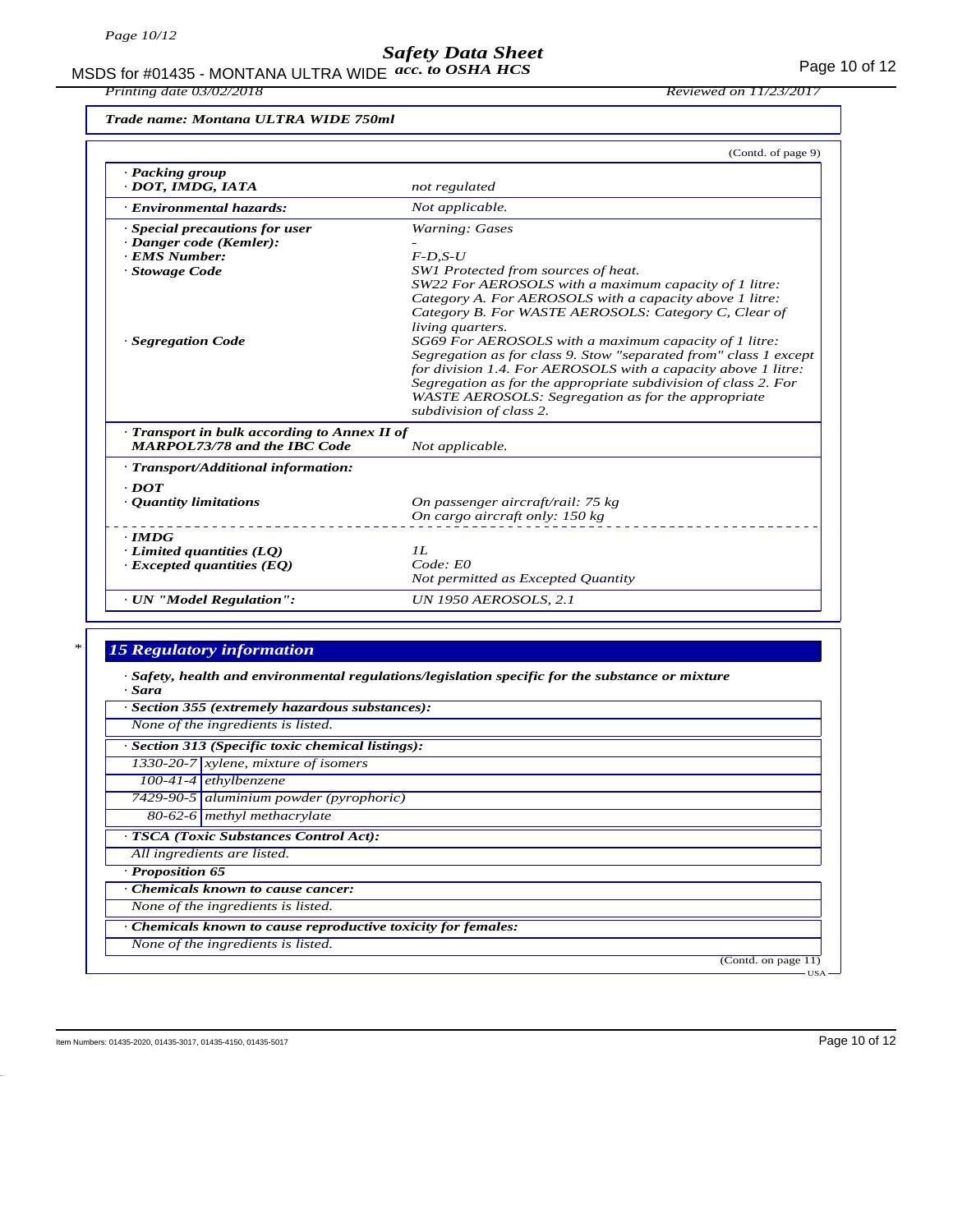MSDS for #01435 - MONTANA ULTRA WIDE acc. to OSHA HCS **And CONTA CONTA CONTROL** Page 11 of 12

*Printing date 03/02/2018 Reviewed on 11/23/2017*

*Trade name: Montana ULTRA WIDE 750ml*

|                                        |                                                                                                            | (Contd. of page 10) |
|----------------------------------------|------------------------------------------------------------------------------------------------------------|---------------------|
|                                        | Chemicals known to cause reproductive toxicity for males:                                                  |                     |
|                                        | None of the ingredients is listed.                                                                         |                     |
|                                        | Chemicals known to cause developmental toxicity:                                                           |                     |
|                                        | None of the ingredients is listed.                                                                         |                     |
|                                        | · Carcinogenic categories                                                                                  |                     |
|                                        | · EPA (Environmental Protection Agency)                                                                    |                     |
| $67-64-1$ acetone                      |                                                                                                            |                     |
|                                        | 1330-20-7 $x$ ylene, mixture of isomers                                                                    |                     |
|                                        | $100-41-4$ ethylbenzene                                                                                    | D                   |
|                                        | 80-62-6 methyl methacrylate                                                                                | NL                  |
|                                        | · TLV (Threshold Limit Value established by ACGIH)                                                         |                     |
| $67-64-1$ acetone                      |                                                                                                            | A4                  |
|                                        | 1330-20-7 $x$ ylene, mixture of isomers                                                                    | A4                  |
|                                        | $100-41-4$ ethylbenzene                                                                                    | A <sub>3</sub>      |
|                                        | 7429-90-5 aluminium powder (pyrophoric)                                                                    | A4                  |
|                                        | 80-62-6 methyl methacrylate                                                                                | A4                  |
|                                        | · NIOSH-Ca (National Institute for Occupational Safety and Health)                                         |                     |
|                                        | None of the ingredients is listed.                                                                         |                     |
| · National regulations:<br>substances. | The product is subject to be labeled according with the prevailing version of the regulations on hazardous |                     |

*· Chemical safety assessment: A Chemical Safety Assessment has not been carried out.*

#### *16 Other information*

*This information is based on our present knowledge. However, this shall not constitute a guarantee for any specific product features and shall not establish a legally valid contractual relationship. · Relevant phrases*

*H220 Extremely flammable gas.*

*H225 Highly flammable liquid and vapor.*

*H226 Flammable liquid and vapor.*

*H228 Flammable solid.*

*H261 In contact with water releases flammable gas. H280 Contains gas under pressure; may explode if heated.*

*H304 May be fatal if swallowed and enters airways.*

*H312 Harmful in contact with skin.*

*H315 Causes skin irritation. H319 Causes serious eye irritation.*

*H332 Harmful if inhaled.*

*H336 May cause drowsiness or dizziness.*

*H351 Suspected of causing cancer.*

*H373 May cause damage to organs through prolonged or repeated exposure.*

*· Date of preparation / last revision 03/02/2018 / 5*

*· Abbreviations and acronyms:*

*RID: Règlement international concernant le transport des marchandises dangereuses par chemin de fer (Regulations Concerning the International Transport of Dangerous Goods by Rail) ICAO: International Civil Aviation Organisation ADR: Accord européen sur le transport des marchandises dangereuses par Route (European Agreement concerning the International Carriage of Dangerous Goods by Road) IMDG: International Maritime Code for Dangerous Goods DOT: US Department of Transportation*

*IATA: International Air Transport Association*

*ACGIH: American Conference of Governmental Industrial Hygienists*

*EINECS: European Inventory of Existing Commercial Chemical Substances*

(Contd. on page 12) USA

Item Numbers: 01435-2020, 01435-3017, 01435-4150, 01435-5017 Page 11 of 12